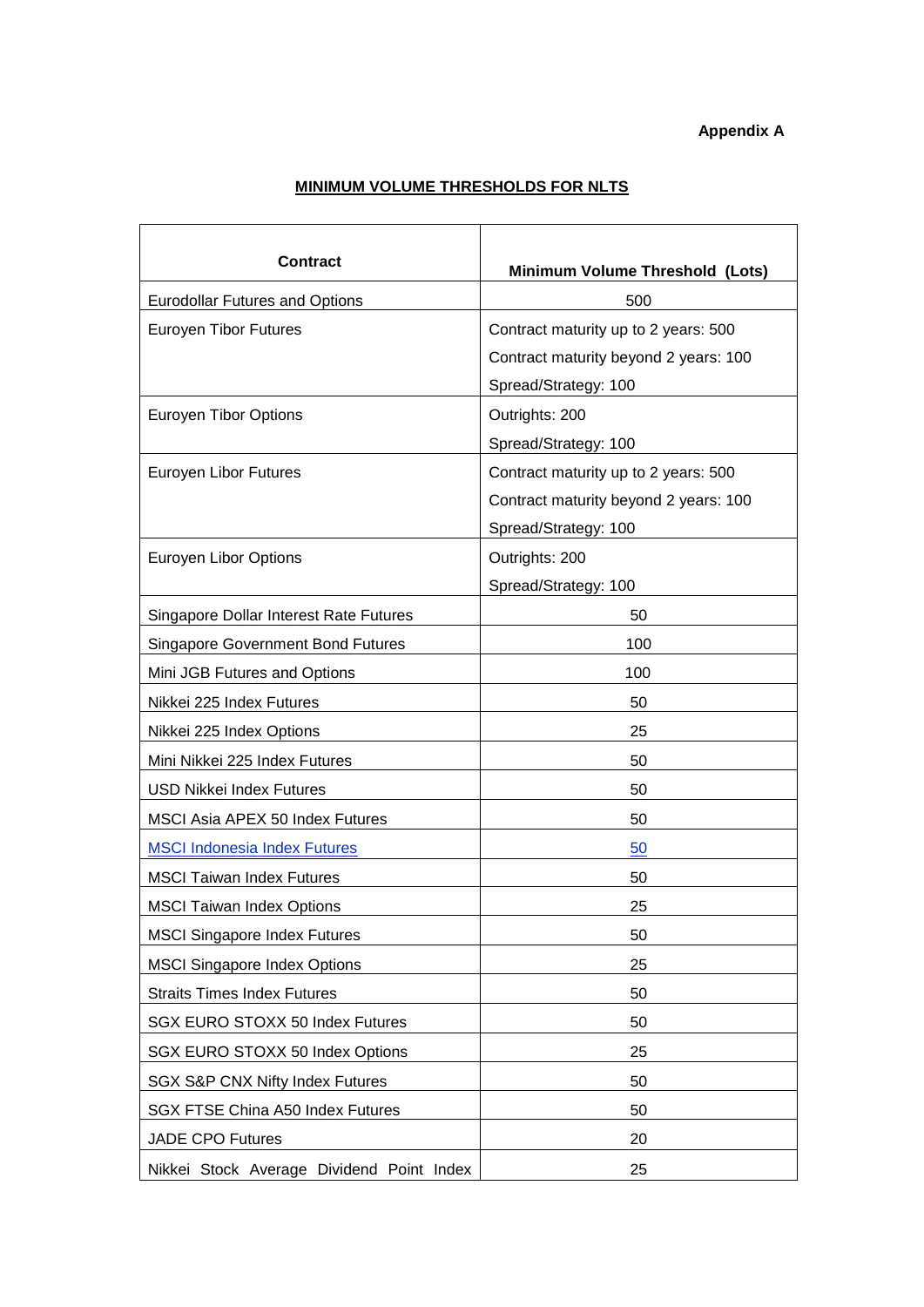| <b>Futures</b>                           |    |
|------------------------------------------|----|
| <b>SGX Robusta Coffee Futures</b>        | 40 |
| <b>LME-SGX Copper Futures</b>            | 30 |
| <b>LME-SGX Primary Aluminium Futures</b> | 60 |
| <b>LME-SGX Zinc Futures</b>              | 60 |
| SICOM TSR 20 Rubber Contract             | 60 |
| SICOM RSS 3 Rubber Contract              | 60 |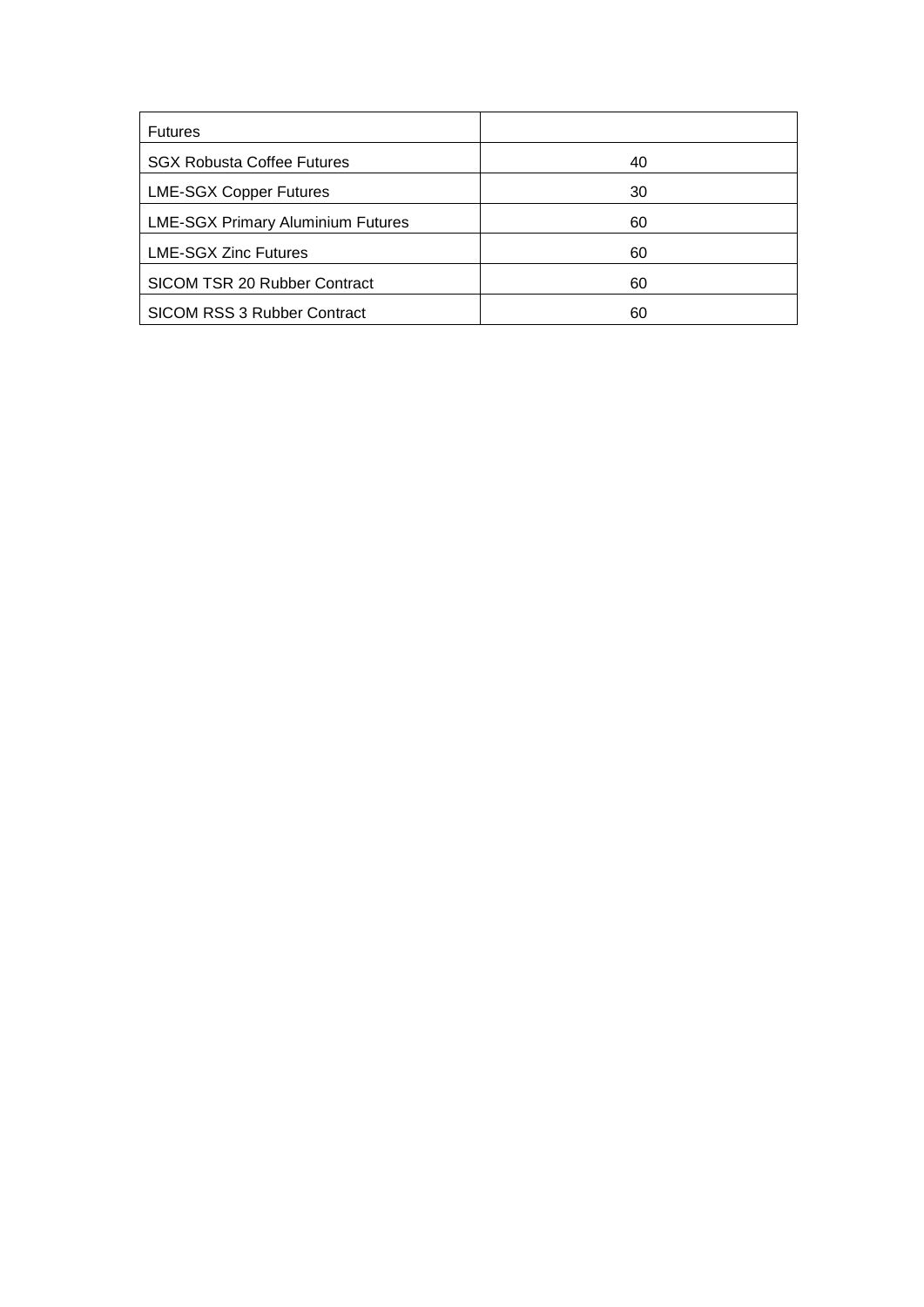## **Appendix B**

## **MINIMUM TICK SCHEDULE FOR NEGOTIATED LARGE TRADES**

| <b>Contract</b>                                              | <b>Market Tick Size</b>                                                                                                                    | <b>NLT Tick Size</b>                         |
|--------------------------------------------------------------|--------------------------------------------------------------------------------------------------------------------------------------------|----------------------------------------------|
| <b>Eurodollar Futures and Options</b>                        | <b>Spot</b><br>0.0025 point (US\$6.25)<br>Subsequent contract months<br>0.0050 point (US\$12.50)                                           | $\underline{All}$<br>0.0001 point (US\$0.25) |
| <b>Euroyen Tibor Futures</b>                                 | subsequent<br>and<br>3<br>Spot<br>contract months<br>0.0025 point (¥625)<br>5 <sup>th</sup> contract month onwards<br>0.005 point (¥1,250) | All<br>0.001 point (¥250)                    |
| <b>Euroyen Tibor Options</b>                                 | 0.005 point (¥1,250)                                                                                                                       | 0.001 point (¥250)                           |
| Euroyen Libor Futures                                        | Spot and subsequent 3<br>contract months<br>0.0025 point (¥625)<br>5 <sup>th</sup> contract month onwards<br>0.005 point (¥1,250)          | All<br>0.001 point (¥250)                    |
| <b>Euroyen Tibor Options</b>                                 | 0.005 point (¥1,250)                                                                                                                       | 0.001 point (¥250)                           |
| Singapore<br>Dollar Interest Rate<br><b>Futures</b>          | 0.005 point (S\$12.50)                                                                                                                     | 0.001 point (S\$2.50)                        |
| <b>Bond</b><br>Singapore<br>Government<br><b>Futures</b>     | S\$0.01 per S\$100 face value<br>(S\$10)                                                                                                   | S\$0.01 per S\$100 face<br>value (S\$10)     |
| Mini JGB Futures and Options                                 | ¥0.01 per ¥100 face value<br>$(*1,000)$                                                                                                    | per ¥100<br>face<br>¥0.01<br>value (¥1,000)  |
| Nikkei 225 Index Futures                                     | 5 index points (¥2,500)                                                                                                                    | 0.01 index point (¥5)                        |
| Nikkei 225 Index Options                                     | 1 index point (¥500)                                                                                                                       | 0.01 index point (¥5)                        |
| USD Nikkei 225 Index Futures                                 | 5 index points (US\$25)                                                                                                                    | index<br>0.01<br>point<br>(US\$0.05)         |
| Mini Nikkei 225 Index Futures                                | 1 index point (¥100)                                                                                                                       | 0.01 index point (¥1)                        |
| Index<br><b>MSCI</b><br>Asia<br>APEX<br>50<br><b>Futures</b> | 0.5 index point (US\$25)                                                                                                                   | 0.01<br>index<br>point<br>(US\$0.50)         |
| <b>MSCI Indonesia Index Futures</b>                          | 5 index points (US\$10)                                                                                                                    | 0.01<br>index<br>point<br>(US\$0.02)         |